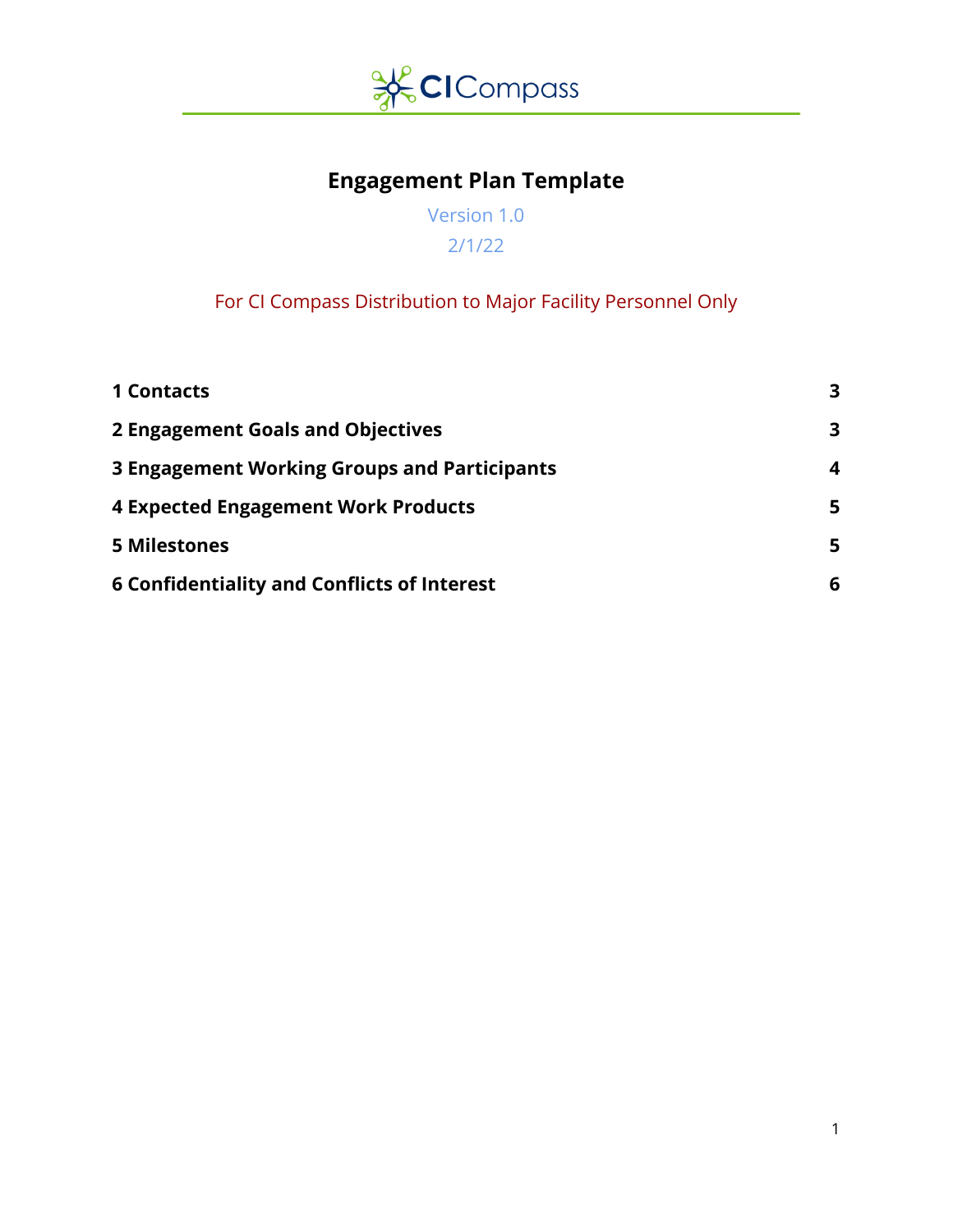

### <span id="page-1-0"></span>**1 Contacts**

**Major Facility Point of Contact:**

<span id="page-1-1"></span>**CI Compass Point of Contact:**

### **2 Engagement Goals and Objectives**

In this section, briefly state the larger goal you are trying to achieve (the problem you wish to solve), the scope of this problem, the larger objectives required to solve this problem, and the expected timeframe for completion.

#### **Goal:**

*(The problem you are trying to solve as a part of this engagement.)*

#### **Scope:**

*(A statement of the mutually decided expectations and boundaries within which you and CI Compass agree to work, i.e., decisions about the breadth/depth of the project, influenced by the time frame, objectives, work required, and desired outcomes.)*

#### **Objectives:**

(The broad objectives you would like to achieve as a result of engaging with CI Compass. Examples could *include advising/assisting the major facility to address a pressing CI issue, developing prototypes or proofs of concept, researching particular topics, comparing and evaluating resources/hardware/software, developing plans or designs. More fine grained objectives can be identified at weekly meetings.)*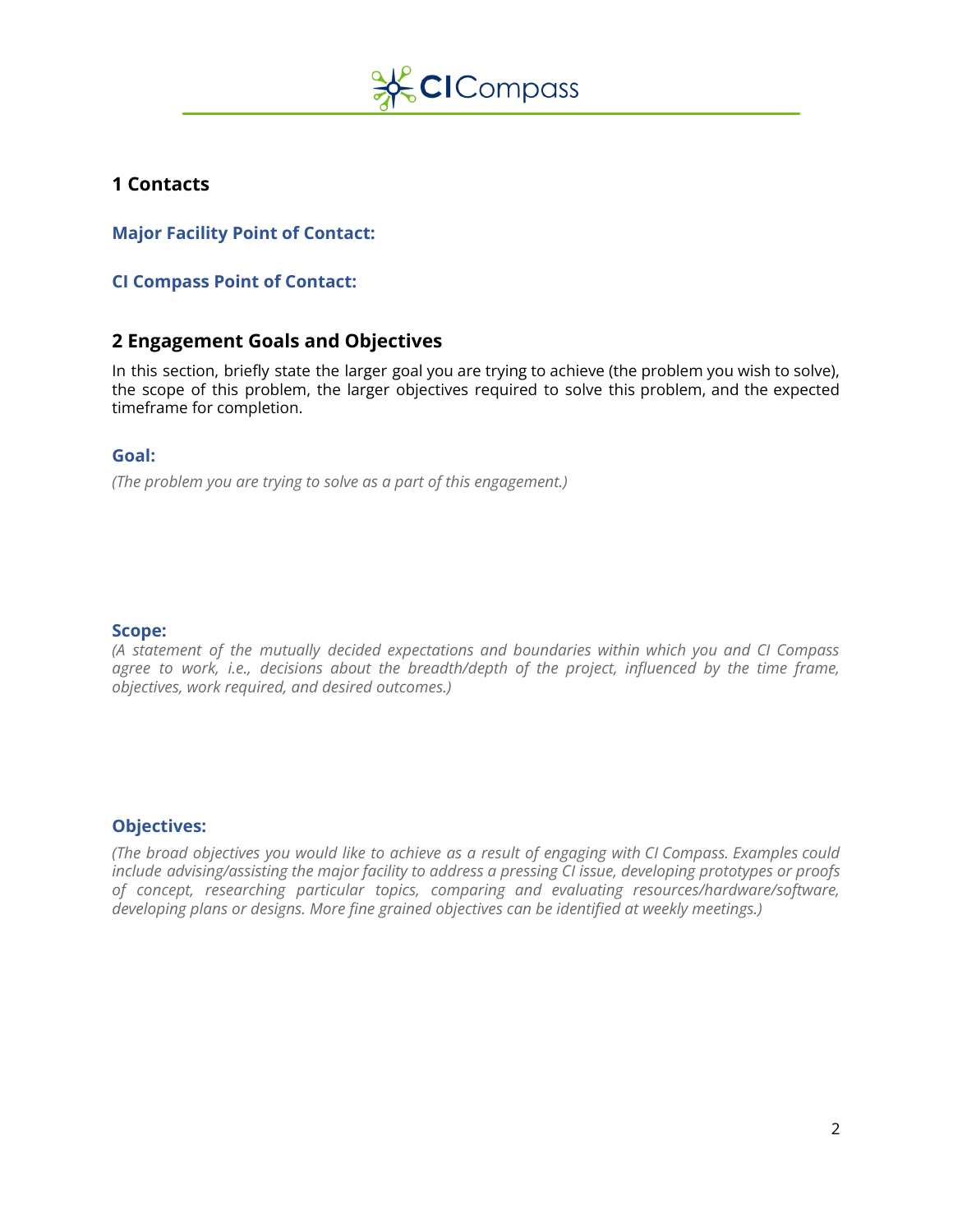

### **Timeframe:**

*(Expected start and end dates)*

### <span id="page-2-0"></span>**3 Engagement Working Groups and Participants**

Most major facilities find it useful to distribute the work across smaller working groups focused on particular aspects of the problem being solved. We suggest that each working group be led by a representative from the major facility and one from CI Compass. Please list any working groups you currently have or intend to form to conduct the work of this engagement. Please describe the working group briefly (e.g., its purpose, scope, or overall goals) and its team members.

#### **Working Group Name:**

**Description (purpose, scope, goals):**

**Leaders:**

**Participants:**

#### **Working Group Name:**

**Description (purpose, scope, goals):**

**Leaders:**

**Participants:**

#### **Working Group Name:**

**Description (purpose, scope, goals):**

**Leaders:**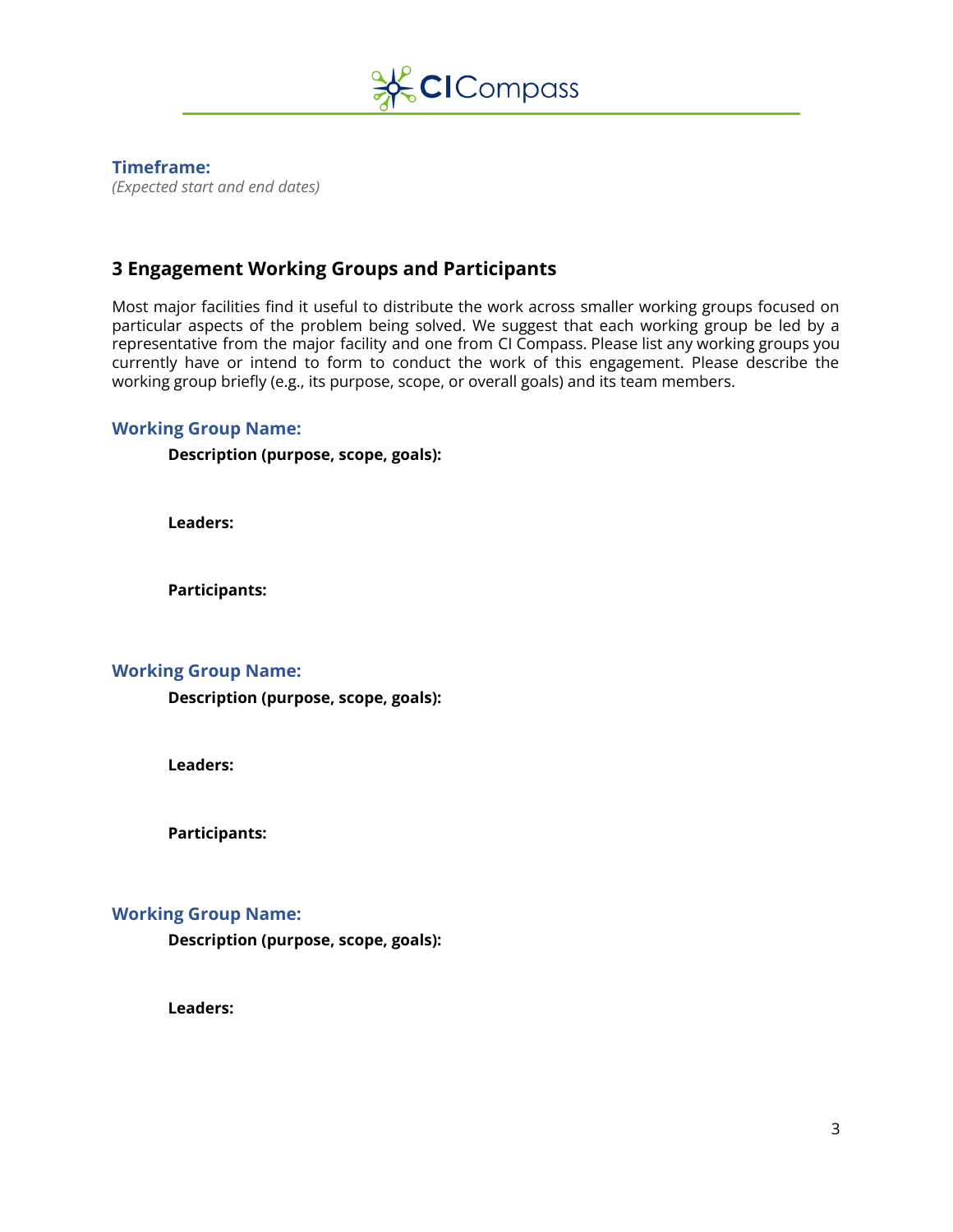

#### **Participants:**

Copy the above to list additional working groups.

### <span id="page-3-0"></span>**4 Expected Engagement Work Products**

#### What types of work products would you like to see result from this engagement?

*(A final report that summarizes the engagement activities is a mandatory work product. Other examples of potential work products include an article discussing lessons learned, prototypes/proofs of concept, research and evaluation of potential solutions for the CI issues, white papers, scholarly papers, joint community engagements planned, report of potential generalizable findings as a result of this engagement, architecture design documents, etc.)*

### <span id="page-3-1"></span>**5 Milestones**

| Anticipated<br>Completion<br>Date | Description of the Milestone |
|-----------------------------------|------------------------------|
|                                   |                              |
|                                   |                              |
|                                   |                              |
|                                   |                              |
|                                   |                              |
|                                   |                              |
|                                   |                              |